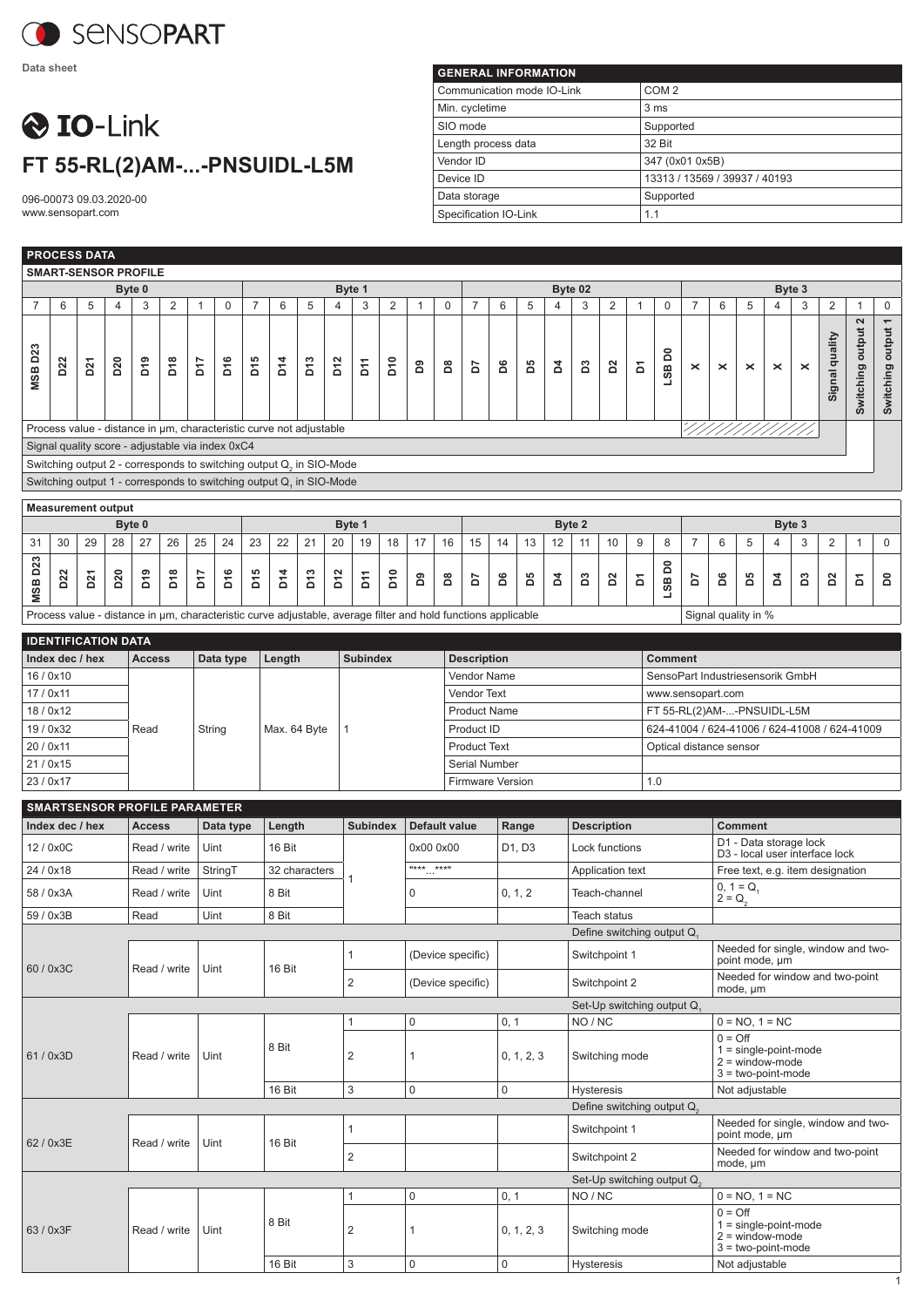| <b>PARAMETER</b>                 |              |           |        |                 |                                   |        |                              |                                                                                                                                                                                                                       |
|----------------------------------|--------------|-----------|--------|-----------------|-----------------------------------|--------|------------------------------|-----------------------------------------------------------------------------------------------------------------------------------------------------------------------------------------------------------------------|
| Index dec / hex<br><b>Access</b> |              | Data type | Length | <b>Subindex</b> | Default value                     | Range  | <b>Description</b>           | <b>Comment</b>                                                                                                                                                                                                        |
| 81 / 0x51<br>Read / write        |              | Uint      | 8 Bit  | $\mathbf{1}$    | All events allowed                | 00x1F  | Events On / Off              | See table events                                                                                                                                                                                                      |
|                                  |              |           |        |                 |                                   |        | Read operating data          |                                                                                                                                                                                                                       |
|                                  |              |           |        | 1               | 0                                 |        | Counter operating hours      | No reset possible                                                                                                                                                                                                     |
| 88 / 0x58                        | Read         | Uint      | 32 Bit | $\overline{2}$  | $\mathbf 0$                       |        | Counter switch cycle         | No reset possible                                                                                                                                                                                                     |
|                                  |              |           |        |                 |                                   |        | Read sensor characteristics  |                                                                                                                                                                                                                       |
|                                  |              |           |        | $\mathbf{1}$    | (Device specific)                 |        | Measurement range            |                                                                                                                                                                                                                       |
|                                  |              |           |        | 2               | (Device specific)                 |        | Resolution                   |                                                                                                                                                                                                                       |
|                                  |              |           |        | 3               | (Device specific)                 |        | Linearity                    |                                                                                                                                                                                                                       |
|                                  |              |           |        | $\overline{4}$  | (Device specific)                 |        | <b>Hysteresis</b>            |                                                                                                                                                                                                                       |
|                                  |              |           |        |                 |                                   |        | Type of light and laser      |                                                                                                                                                                                                                       |
|                                  |              |           |        | 5               | (Device specific)                 |        | class                        |                                                                                                                                                                                                                       |
|                                  |              |           |        | 6               | $\leq 50$ mA                      |        | No-load current              |                                                                                                                                                                                                                       |
| 95 / 0x5F                        | Read         | String    |        | $\overline{7}$  | (Device specific)                 |        | Switching frequency          |                                                                                                                                                                                                                       |
|                                  |              |           |        | 8               | 20 min.                           |        | Warm-up time                 |                                                                                                                                                                                                                       |
|                                  |              |           |        | 9               | $-2050 °C$                        |        | Ambient temperature          |                                                                                                                                                                                                                       |
|                                  |              |           |        | 10              | 4  20 mA<br>210mA<br>010V<br>210V |        | Output signal                |                                                                                                                                                                                                                       |
|                                  |              |           |        | 11              | (Device specific)                 |        | Repeatability                |                                                                                                                                                                                                                       |
| 189 / 0xBD                       | Read / write | Uint      | 8 Bit  |                 | 1                                 | 03     | Intensity average filter     | $0 = 1$ ms $11 = 10$ ms                                                                                                                                                                                               |
|                                  |              |           |        |                 |                                   |        |                              | $2 = 100$ ms $13 = 1000$ ms                                                                                                                                                                                           |
| 193 / 0xC1                       | Read / write | Int       | 16 Bit |                 | 0                                 |        | Offset                       | (only active on IO-Link)                                                                                                                                                                                              |
| 185 / 0xC3                       | Read / write | Uint      | 8 Bit  | $\mathbf{1}$    | 1                                 | 0, 1   | Invert characteristic curve  | $0$ = negative<br>$1 = positive$<br>Only active on measurement output                                                                                                                                                 |
| 202 / 0xCA                       | Read / write | Uint      | 8 Bit  |                 | $\mathbf{1}$                      | 0, 1   | Processdata output           | $0 = Measurement$ output                                                                                                                                                                                              |
| 196 / 0xC4                       |              |           |        |                 |                                   |        |                              | $1 =$ Smart-sensor-profile                                                                                                                                                                                            |
|                                  | Read / write | Uint      | 8 Bit  |                 | 10                                | 1090   | Signal quality level         | In %, minimum = $10%$                                                                                                                                                                                                 |
|                                  |              |           |        |                 |                                   |        | Analog output                | $0 =$ disable                                                                                                                                                                                                         |
| 194 / 0xC2                       | Read / write | Uint      | 8 Bit  | 1               | 1                                 | 04     | Analog output                | $1 = 4  20$ mA<br>$2 = 2  10$ mA<br>$3 = 0  10 V$<br>$4 = 2  10 V$                                                                                                                                                    |
|                                  | Read / write | Uint      | 32 Bit | $\overline{2}$  | (Device specific)                 |        | Start measurement range      | $ln \mu m$                                                                                                                                                                                                            |
|                                  | Read / write | Uint      | 32 Bit | 3               | (Device specific)                 |        | End measurement range        | $ln \mu m$                                                                                                                                                                                                            |
|                                  | Read / write | Uint      | 8 Bit  | $\overline{4}$  | $0 = \text{Off}$                  | 0, 1   | Value hold                   | $0 = \bigcirc$<br>$1 = On$                                                                                                                                                                                            |
|                                  |              |           |        |                 |                                   |        | Smart functions Q            |                                                                                                                                                                                                                       |
|                                  |              |           |        | 1               | $\mathbf 0$                       | 065535 | Counter                      |                                                                                                                                                                                                                       |
|                                  |              |           |        | $\overline{2}$  | $\bf 0$                           | 065535 | On delay                     | In ms, adjustable in 1 ms                                                                                                                                                                                             |
| 208 / 0xD0                       | Read / write | Uint      | 16 Bit | 3               | $\mathbf 0$                       | 065535 | Off delay                    | In ms, adjustable in 1 ms                                                                                                                                                                                             |
|                                  |              |           |        | 4               | 0                                 | 065535 | Impulse (one shot)           | In ms, adjustable in 1 ms                                                                                                                                                                                             |
|                                  |              |           |        | 5               | $\mathbf{0}$                      | 0500   | Monitoring frequency         | In 1/10 Hz, 10 Hz $\triangleq$ 100 <sup>1</sup>                                                                                                                                                                       |
|                                  |              |           |        |                 |                                   |        | Smart functions Q            |                                                                                                                                                                                                                       |
|                                  |              |           |        | $\mathbf{1}$    | $\mathsf 0$                       | 065535 | Counter                      |                                                                                                                                                                                                                       |
|                                  | Read / write |           |        | $\overline{2}$  | $\mathsf 0$                       | 065535 | On delay                     | In ms, adjustable in 1 ms                                                                                                                                                                                             |
| 209 / 0xD1                       |              | Uint      | 16 Bit | 3               | $\mathsf 0$                       | 065535 | Off delay                    | In ms, adjustable in 1 ms                                                                                                                                                                                             |
|                                  |              |           |        | $\overline{4}$  | $\mathsf 0$                       | 065535 | Impulse (one shot)           | In ms, adjustable in 1 ms                                                                                                                                                                                             |
|                                  |              |           |        | 5               | $\mathbf 0$                       | 0500   | Monitoring frequency         | In 1/ <sup>10</sup> Hz, 10 Hz $\triangleq$ 100 <sup>1</sup>                                                                                                                                                           |
|                                  |              |           |        |                 |                                   |        | Function switching output Q  |                                                                                                                                                                                                                       |
| 213 / 0xD5                       | Read / write | Uint      | 8 Bit  | $\mathbf{1}$    | $\overline{2}$                    | 03     | PNP / NPN                    | $0 = NPN$<br>$1 = PNP$<br>$2 =$ Autodetect<br>$3 = Push-Pull$<br>IO-Link only specified for PNP                                                                                                                       |
|                                  |              |           |        | $\overline{2}$  | $\mathbf 0$                       | 0, 1   | Function Q <sub>1</sub>      | $0 =$ Switching output                                                                                                                                                                                                |
|                                  |              |           |        |                 |                                   |        | Function switching output Q. | $1 = Good target$                                                                                                                                                                                                     |
|                                  |              |           |        |                 |                                   |        |                              | $0 = NPN$                                                                                                                                                                                                             |
| 214 / 0xD6                       |              |           |        | $\mathbf{1}$    | $\overline{2}$                    | 03     | PNP / NPN                    | $1 = PNP$<br>$2 =$ Autodetect<br>$3 = Push-Pull$<br>IO-Link only specified for PNP                                                                                                                                    |
|                                  | Read / write | Uint      | 8 Bit  | 2               | 0                                 | 010    | Function PIN 5               | $0 =$ Switching output<br>$2 =$ Antivalent<br>3 = Laser ON/OFF<br>$4 =$ Input key lock<br>5 = Trigger & hold<br>$6 =$ Auto center<br>$7 =$ Auto zero<br>$8 = Min$ . hold<br>$9 = Max. hold$<br>$10 =$ Difference hold |
|                                  |              |           |        |                 |                                   |        | <b>Display</b>               |                                                                                                                                                                                                                       |
|                                  |              |           |        | $\mathbf{1}$    | $\mathbf{1}$                      | 0, 1   | Screensaver                  | $0 =$ Screensaver OFF<br>1 = Screensaver ON                                                                                                                                                                           |
| 224 / 0xEO                       | Read / write | Uint      | 8 Bit  | $\overline{2}$  | $\mathbf 0$                       | 0, 1   | Rotate display               | $0 =$ read from back<br>$1 =$ read from front                                                                                                                                                                         |
|                                  |              |           |        | 3               |                                   | 0, 1   | Value mode                   | $0 = raw$ value<br>$1 =$ manipulated value                                                                                                                                                                            |

1) differs to real frequency ±10 %